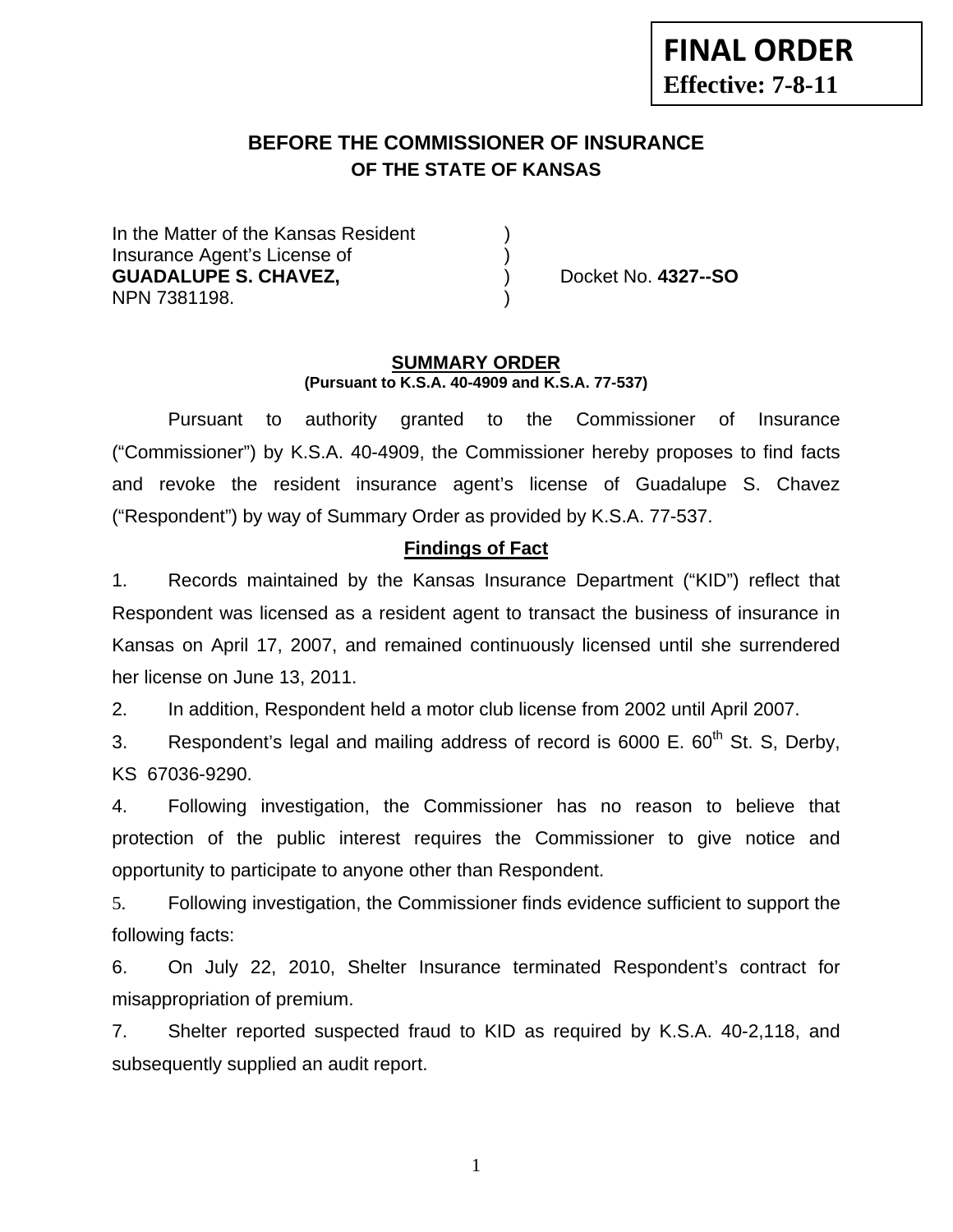8. According to the audit, Respondent diverted premium payments and refund checks issued to consumers for personal use and to cover unremitted premium and pay renewal premium for unrelated life insurance policies.

9. At the time of the audit, a total of \$8586.63 in unremitted premium remained outstanding.

10. By letter dated June 1, 2011, and mailed to Respondent's mailing address of record, counsel for KID invited Respondent to reply if she disagreed with the foregoing statements.

11. In response, Respondent stated that working for Shelter had been a mistake and requested her insurance agent license be cancelled.

12. Subsequently, Allstate Insurance Company notified KID of multiple consumer complaints alleging that the consumers paid premium to Respondent but received notice of cancellation or notice of premium due.

13. Allstate's investigation supported the allegations.

14. In addition, the investigation revealed that Respondent had written her personal auto and homeowners policies using inaccurate information.

15. According to Allstate, Respondent was not affiliated with the company after December 2010 but continued to represent herself as an Allstate agent.

16. KID records reflect that Respondent's appointment as an agent for Allstate was cancelled effective April 13, 2011.

#### **Applicable Law**

17. K.S.A. 40-4909(a) provides, in relevant part:

"The commissioner may deny, suspend, revoke or refuse renewal of any license issued under this act if the commissioner finds that the applicant or license holder has. . . (4) Improperly withheld, misappropriated or converted any moneys or properties received in the course of doing insurance business. . . . (8) Used any fraudulent, coercive, or dishonest practice, or demonstrated any incompetence, untrustworthiness, or financial irresponsibility in the conduct of business in this state or elsewhere. . . ." K.S.A. 2010 Supp. 40-4909(a).

18. In addition, the Commissioner may revoke any license issued under the Insurance Agents Licensing Act if the Commissioner finds that the interests of the

2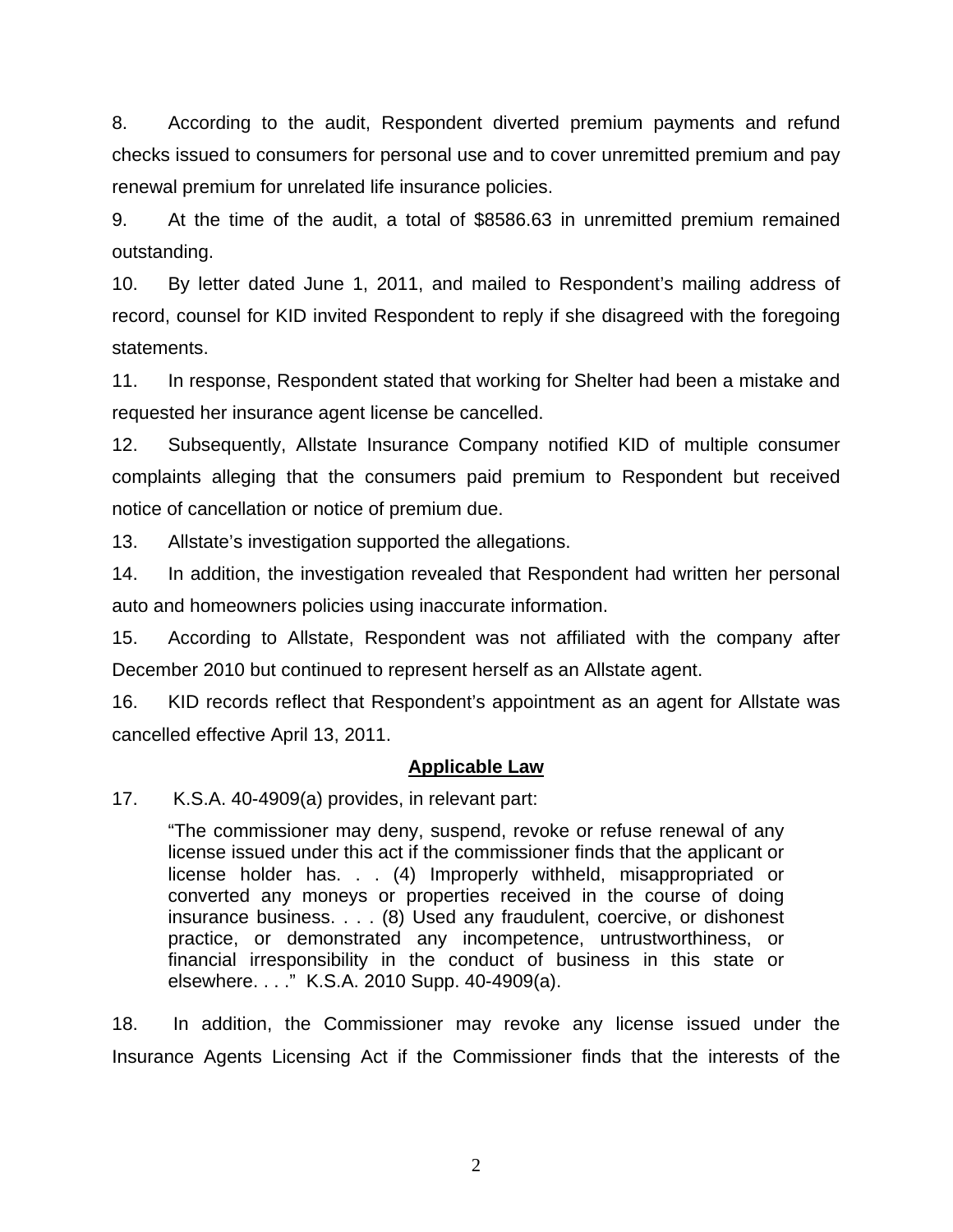insurer or the insurable interests of the public are not properly served under such license. K.S.A. 2010 Supp. 40-4909(b).

19. Voluntary surrender of a license does not deprive the Commissioner of jurisdiction or right to take disciplinary action against the license. K.S.A. 2010 Supp. 40- 4909(e).

20. "No person whose license as an agent or broker had been suspended or revoked shall be employed by any insurance company doing business in this state either directly, indirectly, as an independent contractor or otherwise to negotiate or effect contracts of insurance, suretyship or indemnity or perform any act toward the solicitation of or transaction of any business of insurance during the period of such suspension or revocation." K.S.A. 2010 Supp. 40-4909(g).

### **Conclusions of Law**

21. The Commissioner has jurisdiction over Respondent as well as the subject matter of this proceeding, and such proceeding is held in the public interest.

22. The Commissioner finds that Respondent has improperly withheld, misappropriated, or converted money or property received in the course of doing insurance business.

23. The Commissioner also finds from the same facts that Respondent has used fraudulent or dishonest practices and demonstrated untrustworthiness or financial irresponsibility in the conduct of business.

24. Based on the foregoing findings, the Commissioner concludes that sufficient grounds exist for the revocation of Respondent's insurance agent license pursuant to K.S.A. 2010 Supp. 40-4909(a).

25. Further, the Commissioner finds that Respondent's license should be revoked pursuant to K.S.A. 40-4909(b) because it was not serving the interests of the insurer or the insurable interests of the public.

26. Based on the facts and circumstances set forth herein, it appears that the use of summary proceedings in this matter is appropriate, in accordance with the provisions set forth in K.S.A. 77-537(a), in that the use of summary proceedings does not violate any provision of the law, the protection of the public interest does not require the KID to give notice and opportunity to participate to persons other than Respondents, and after

3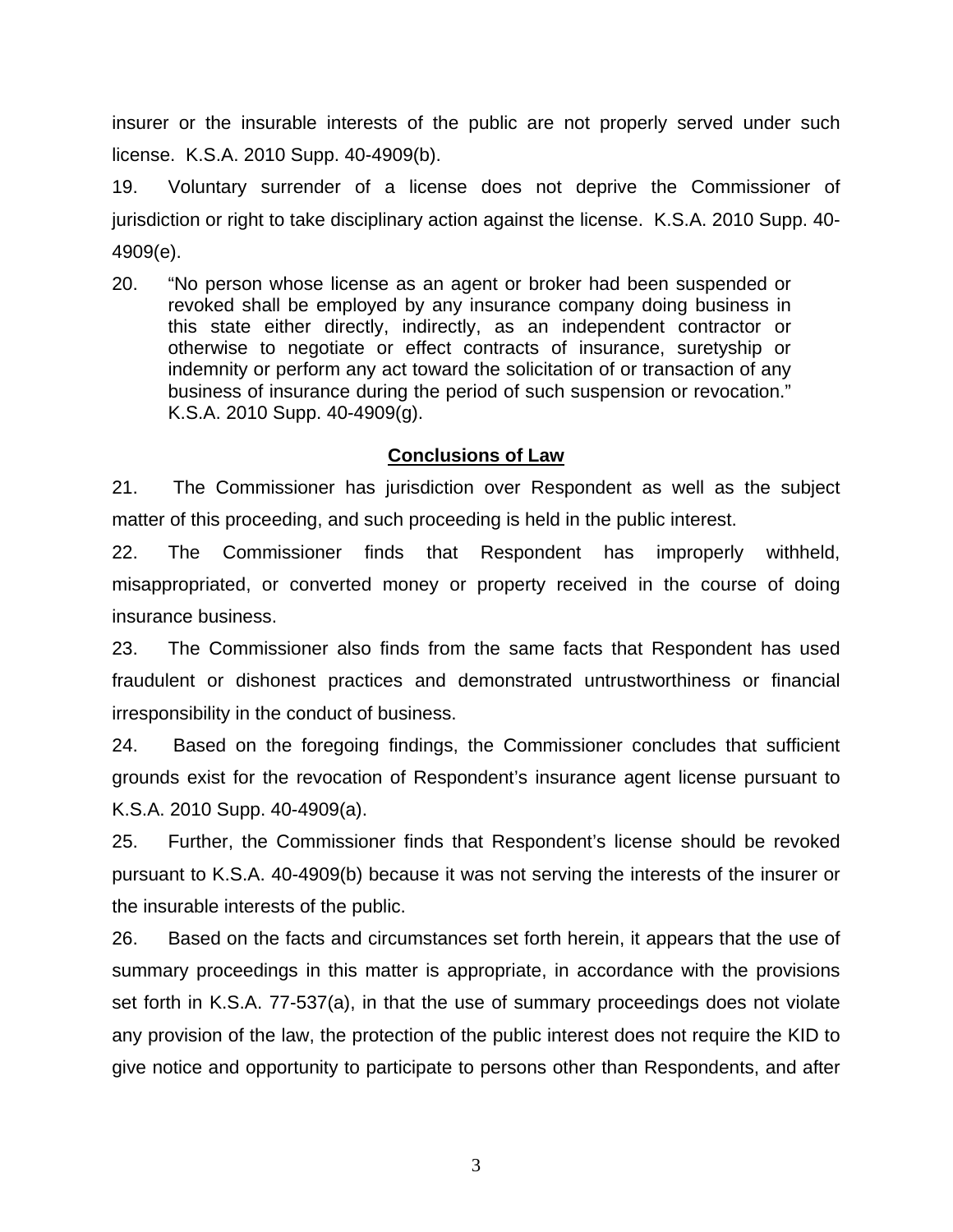investigation, KID believes in good faith that the allegations will be supported to the applicable standard of proof.

# **Policy to be Served**

 Before issuing an insurance agent license, the Commissioner must determine that the applicant is qualified and has not committed any act that would be grounds for denial, suspension, or revocation. K.S.A. 40-4905(b). Further, the Commissioner may revoke any license issued under the Insurance Agents Licensing Act if the Commissioner finds that the interests of the insurer or the insurable interests of the public are not properly served under the license. The following action is appropriate to promote the security and integrity of the insurance business and protect insurance consumers by licensing, or continuing to license, persons or entities to sell, solicit, or negotiate insurance in the State of Kansas only if their conduct indicates they are both qualified and trustworthy.

 **THE COMMISSIONER OF INSURANCE THEREFORE ORDERS** that the Kansas resident insurance agent's license of **GUADALUPE S. CHAVEZ** is hereby **REVOKED,** and **GUADALUPE S. CHAVEZ** shall **CEASE and DESIST** from the sale, solicitation, or negotiation of insurance, receiving compensation deriving from the sale, solicitation, or negotiation of insurance conducted on and after the effective date of this order, or performing any act toward the solicitation of or transaction of any business of insurance from and after the effective date of this order.

# IT IS SO ORDERED THIS 20th DAY OF JUNE 2011, IN THE CITY OF **TOPEKA, COUNTY OF SHAWNEE, STATE OF KANSAS.**



/s/ Sandy Praeger Sandy Praeger Commissioner of Insurance

 \_/s/ Zachary J.C. Anshutz\_\_\_\_\_\_\_\_\_\_ Zachary J.C. Anshutz General Counsel